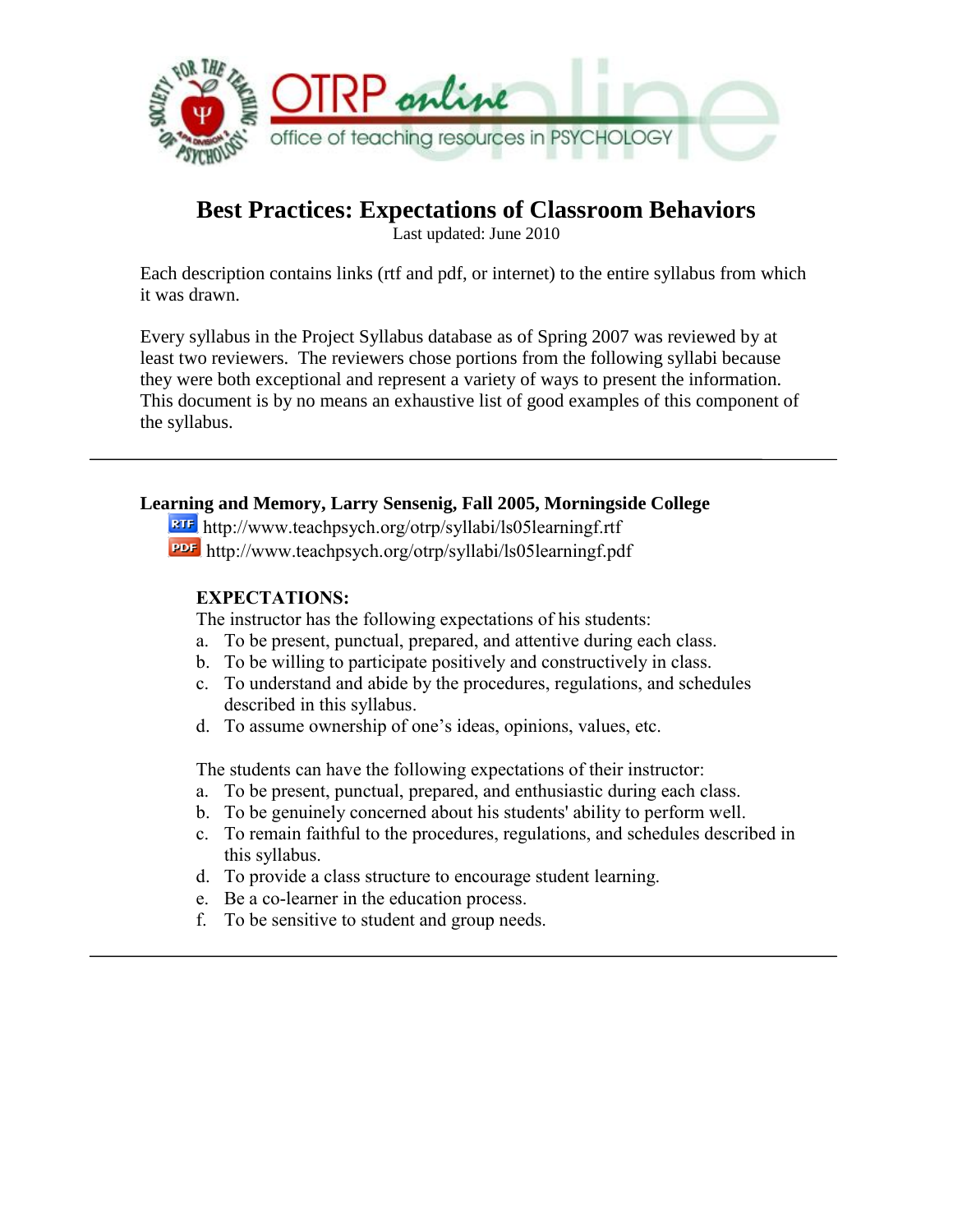#### **Careers in Psychology, Cynthia Prehar, Spring 2006, Framingham State College**

http://www.teachpsych.org/otrp/syllabi/cp06careersf.rtf http://www.teachpsych.org/otrp/syllabi/cp06careersf.pdf

**Respectful Classroom Behaviors.** Class will almost always run the full time period so plan to be here on time and stay throughout the entire scheduled class period. If this is going to be a problem for you, I strongly urge you to find a class that better suits your schedule. I also expect everyone to behave in a courteous manner in the classroom (e.g., not talking while others are talking, turning off cell phones, using laptops ONLY for note-taking). These are basic courtesies that contribute to an effective learning environment. If you are unable to follow these rules, I may ask you to leave the class, turn off your laptop, etc. In addition, if the behavior of a fellow student or my behavior is inhibiting your learning, please let me know immediately.

# **Psychology as a Social Science, Drew Appleby, Spring 2005, Indiana University— Purdue University Indianapolis**

http://www.teachpsych.org/otrp/syllabi/da05introf.rtf http://www.teachpsych.org/otrp/syllabi/da05introf.pdf

#### **Creating and Maintaining a Civil Classroom Atmosphere**

It is the responsibility of college faculty to create and maintain a civil classroom atmosphere in which members of their classes treat each other with mutual respect. One crucial outcome of this type of atmosphere is the establishment of a classroom in which attention and energy is focused on teaching and learning, rather than on frustration, conflict, and distrust. Students do not like to be taught by teachers who disrespect them, and teachers do not enjoy teaching students whose behavior is disrespectful to them or to their fellow students. I have always treated my students with dignity, respect, and fairness. I do not play favorites, I do not belittle my students, I show up for my classes on time, and I am always prepared when I arrive for class. I hold all my students in high esteem, regardless of how well they perform in my classes, and I try my best to communicate this to them through both my words and my actions. I do everything in my power to conduct myself in the manner of a professional educator because I realize that I serve as a role model for many of my students who seek education or psychology as their profession. Two of my most important duties as a college professor are (1) to give my students a clear idea of the types of behaviors that can interfere with the teaching and learning process in my classroom and (2) to make a sincere effort to decrease or eliminate these behaviors whenever possible. Research that my colleagues, my students, and I have conducted over the past 15 years has identified the following set of student behaviors that can have a detrimental effect upon my ability to teach and your ability to learn. I want you to know what these behaviors are so you will avoid engaging in them. I also want you to know that if you decide to engage in these behaviors, it will be my responsibility to ask you to stop doing them.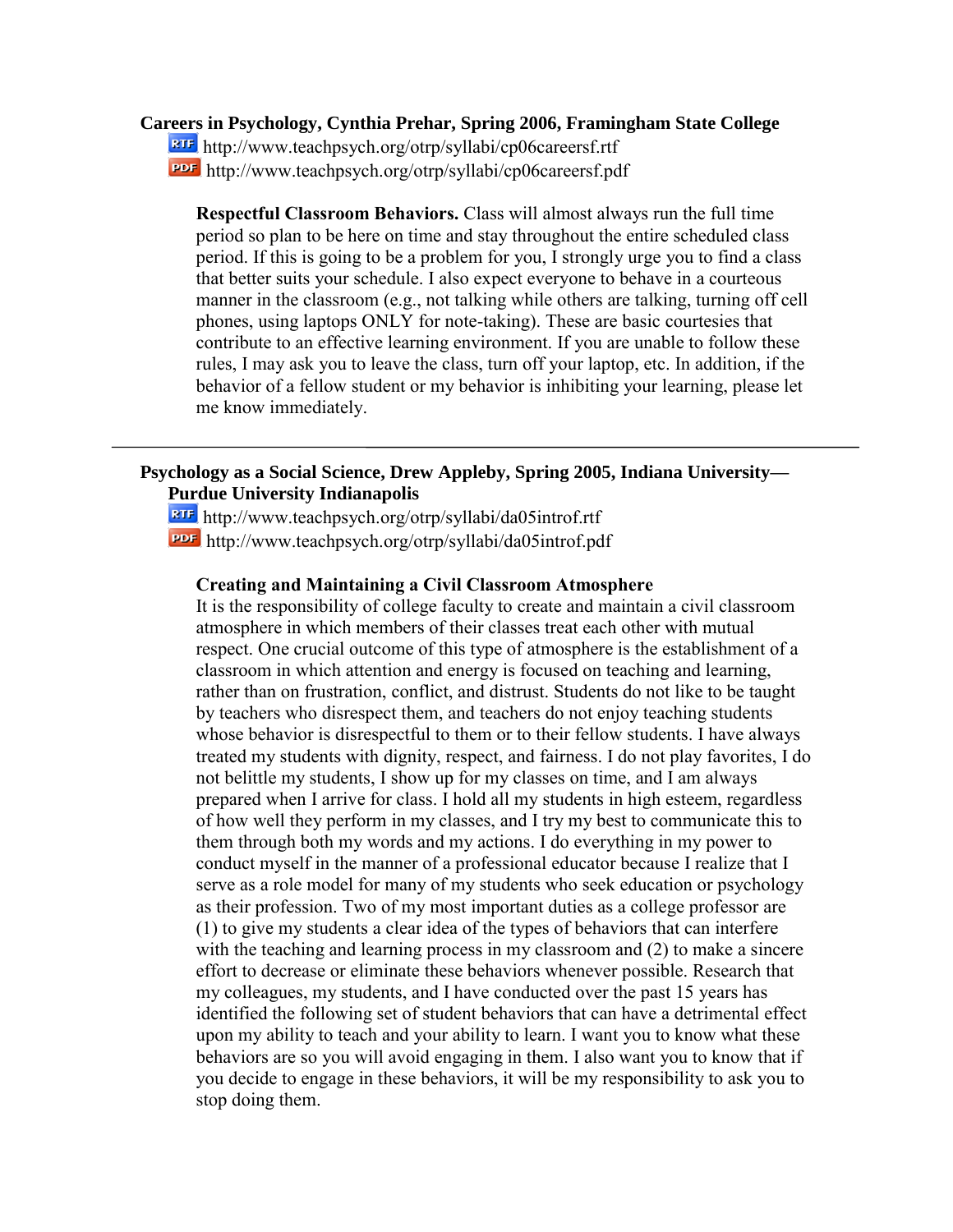- Allowing your cell phone to ring in class or, worse yet, answering it and engaging in a telephone conversation during class.
- Talking to your fellow students during class about things that are not related to the official topic of discussion.
- Arriving at class late or leaving class early.
- Packing up your books before the class is over.
- Failing to comprehend and/or follow instructions due to a lack of attention.
- Making distracting noises or movements.
- Sitting in the back of the classroom when there are seats available in the front.
- Behaving as if you are bored by or uninterested in the class material (e.g., slouching in your seat or falling asleep).
- Coming to class unprepared (i.e., without completing the assignment that is due).
- Exhibiting academically dishonest behaviors (e.g., cheating or plagiarizing).
- Intentionally refusing to participate in classroom activities.
- Doing things in class other than what is expected (e.g., reading the newspaper or doing homework for another class).
- Asking questions that are off the topic or that have already been answered.
- Treating your fellow students or instructor with disrespect (e.g., with insults, sarcastic remarks, or disrespectful facial expressions).

# **Psychology of Women, Kimberly E. Smirles, Spring 2005, Emmanuel College**

http://www.teachpsych.org/otrp/syllabi/ks05psychwomenf.rtf http://www.teachpsych.org/otrp/syllabi/ks05psychwomenf.pdf

# **CLASS POLICIES**

### **CLASS ENVIRONMENT:**

The classroom is meant to be a learning environment, both from the instructor and from one another. However, learning is inhibited when there is a lack of respect for one another's individuality as well as for the class as a whole. Therefore, I have decided to set a few ground rules for the classroom environment.

• **Privacy and confidentiality.** Most likely there will be times when class members share very personal experiences and beliefs. Since we all benefit from hearing each other's perspectives, we must be respectful of those who feel comfortable in sharing this personal information. Therefore, we will have an understood policy that nothing shared in class can be divulged outside of the class. While you may discuss general issues with others, you cannot share any information that may identify another member of the class.

• **Risk taking.** To learn from each other we are going to ask each other to "step out of their comfort zones." We may be expressing ideas that others do not agree with, or listening to ideas that challenge our own beliefs or preconceptions.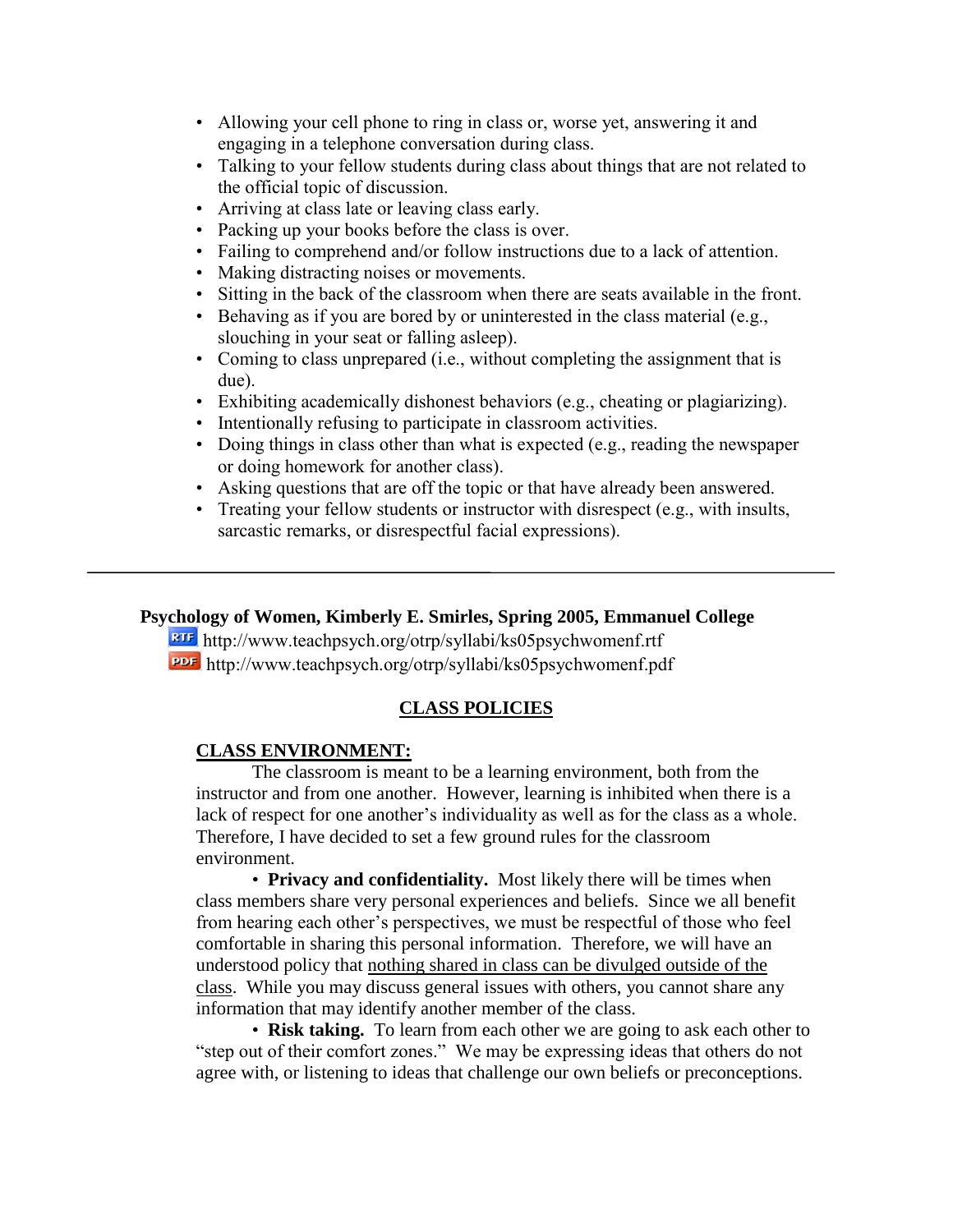Be willing to listen to one another and be prepared to be respectfully challenged when controversial issues arise.

• **Support.** If we are asking each other to step out of their comfort zones, we need to be there to support one another. This does not mean you have to agree with someone. It means that you have to allow her/him the space and freedom to express her/himself. It is difficult to take risks if you are concerned that people will attack your ideas.

• **Respect.** Every individual's perspective is valued and considered legitimate for that person. Respect that someone's ideas may be different from your own and try to understand where that person is coming from. Being open to other perspectives is important to academic and personal growth.

• **No "put downs."** All comments should be made with the desire to educate, not hurt. You can express disagreement with an issue or idea, but be aware of HOW you express yourself. Also, express WHY you disagree…this continues the learning process for all of us.

#### **CLASS ETIQUETTE:**

• **Be on time**. People coming in late disrupts the flow of the class and places them behind in the material covered in class. Our class time is precious and limited, and no one would like to spend that time repeating material for latecomers. Occasionally, being late cannot be helped, and that is fine. But routine tardiness shows a lack of respect for the entire class, and it will not be tolerated.

• **Raise your hand when you wish to speak**. There are times when several people want to speak, so some just blurt our their responses. This behavior, especially when repeatedly perpetrated, takes away people's equal access to the classroom forum. If you speak out of turn, you will be ignored.

• **No talking**. Making comments to your neighbor while someone is speaking is disrespectful. If you missed something that was said, let us know and the speaker will repeat it.

• Any beepers or phones will be turned off or otherwise silenced during class time.

• Food is not allowed in the multi-media rooms. You can bring clear liquids.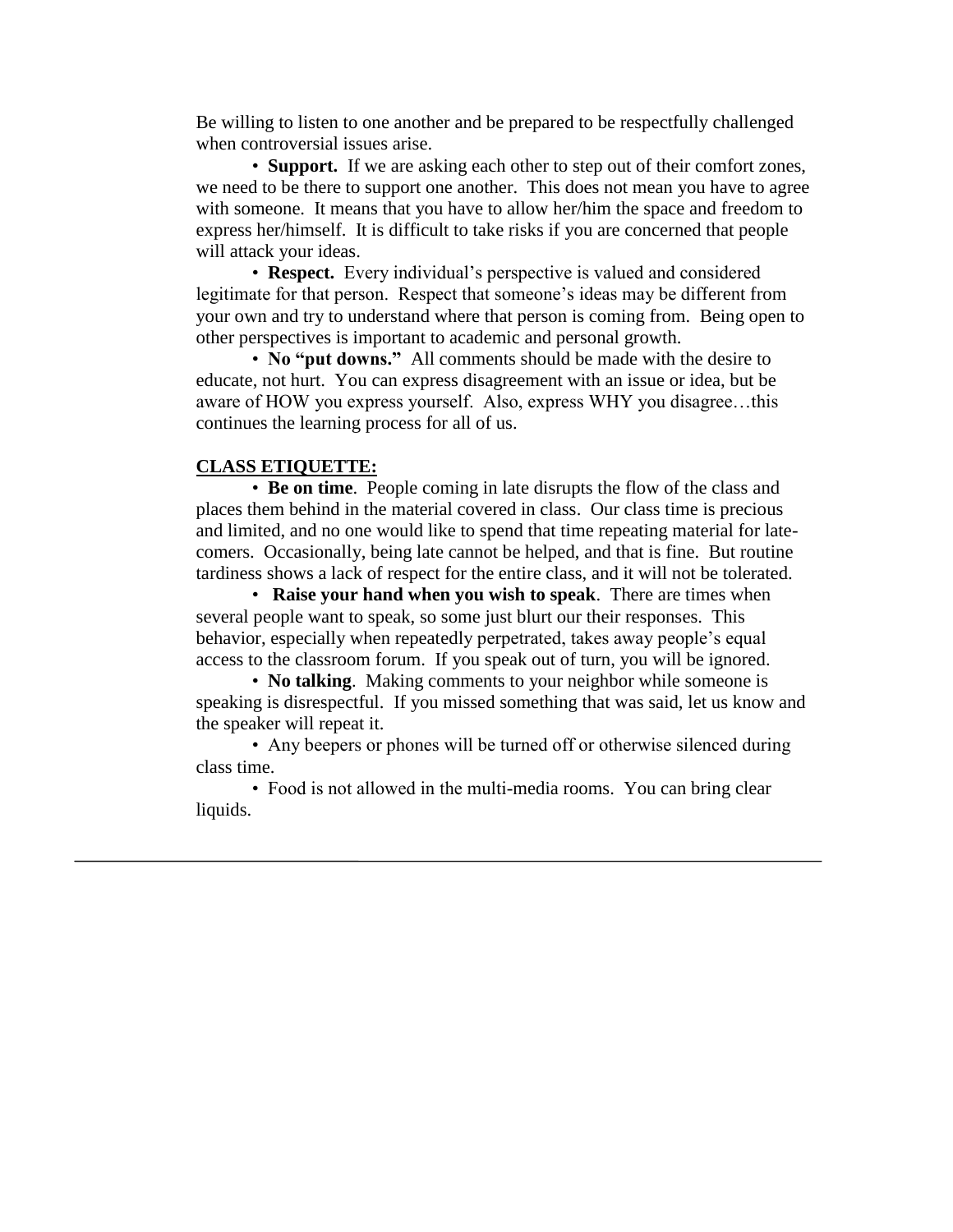# **Introduction to General Psychology, Margaret H. Launius, Fall 2007, Mansfield University**

<http://faculty.mansfield.edu/mlaunius/Psy1101/101Syllabus.html>

### **Course etiquette**

Adult education is a privilege and one that is costing you or someone else and the state's taxpayers thousands of dollars. As course professor, it is my responsibility to create and ensure a classroom environment that is conducive to student learning. The following general rules of conduct will help guide our behavior in class.

**Coming and Going**: We all should arrive to class on time. Coming in after class has started interrupts me and the lecture or activity that is going on and disturbs the attention of other students. If you arrive after roll has been taken, check with me after class to be sure you get marked present. If you must leave class early, please let me know before class starts. If you leave more than 10 minutes before the end of class, I will typically count this as an absence. Please take care of personal needs prior to entering the classroom – leaving and reentering the classroom during class will not be allowed unless you have a special health need that you have previously explained to me.

**Cell phone and lap top use:** Please remember to turn your **cell phone off** upon entering the classroom and put it away. Students who are observed text messaging during class will be asked to leave and counted absented. Unless you have a special need, lap top computers will not be used in the classroom due to the variety of activities typically engaged in and the amount of movement around the class. Lecture notes for each chapter are available in your course binder so you will not need to take extensive notes during class.

**Talking in class**: Please refrain from talking when another student is asking or answering a question or has the floor in a class discussion. Do not talk with other students during a film or activity unless directed to do so as part of the activity. This is the #1 complaint of students – other students talking while they are trying to listen to the professor, film, etc. If you continue to disrupt the class with talking, I will ask you to leave and you will be given an absence.

**Attention and Participation:** Please come to class prepared to be awake, alert, and attentive. You will need to develop a *good attitude towards learning* so that you are willing to participate actively in class activities, group projects, question and answer periods, etc. **Napping in class is not tolerated**. If you lay your head down on your desktop or fall asleep sitting in class, I will ask you to leave. If you do not pay attention and participate in group activities, I will ask you to leave. In both cases, you will be counted as absent. If you are too tired or ill to be able to participate adequately in class, please do not come – take care of yourself!